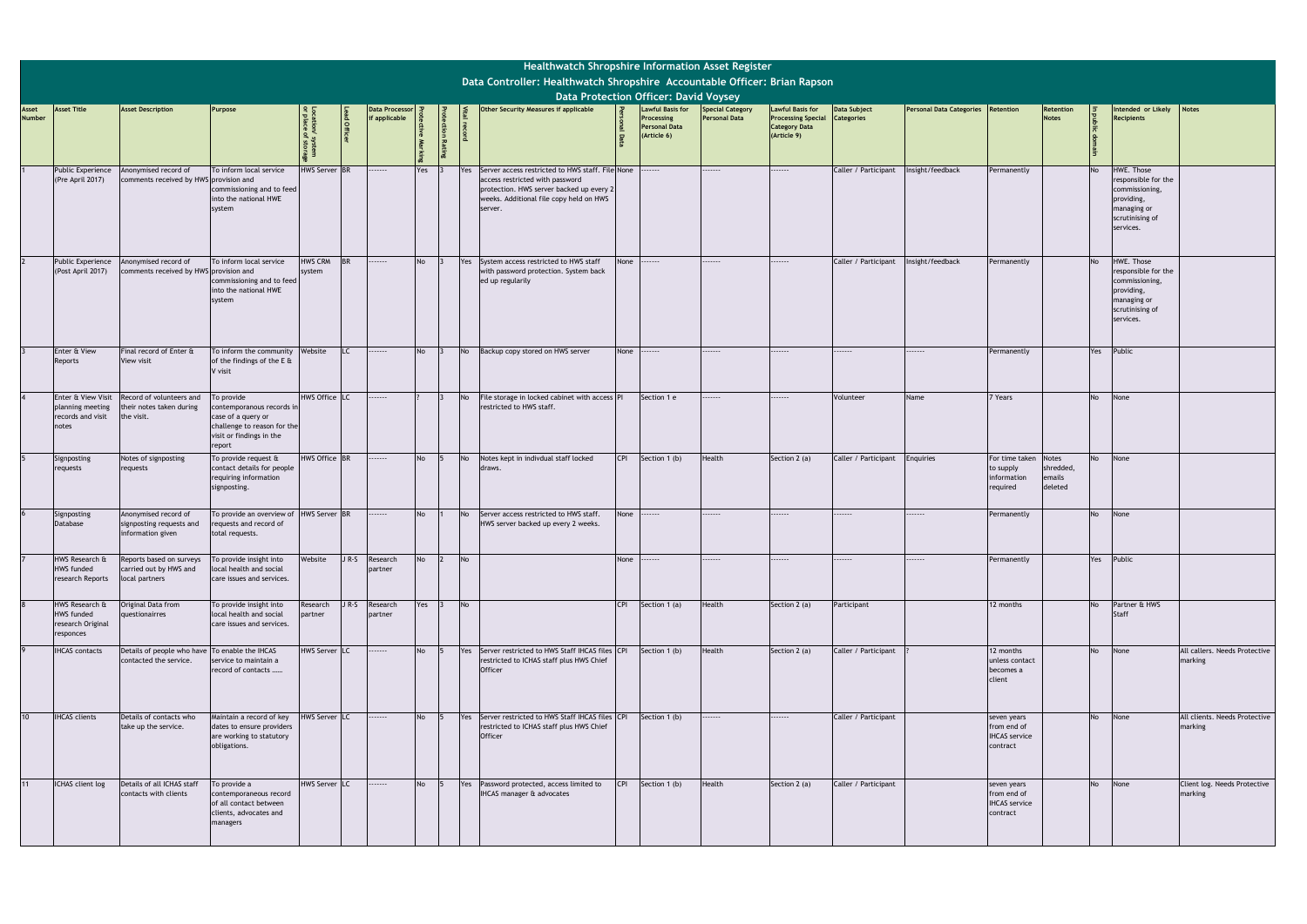| 12              | <b>IHCAS</b><br>corespondence                                   | Copies of all<br>correspondence relating to client's complaints and<br>ICHAS enquiries and cases          | To enable staff to track<br>responses from service<br>providers                    | HWS server LC<br>& paper<br>copies        |           | .                                    | <b>No</b>   |           | Server restricted to HWS Staff IHCAS files CPI<br>restricted to ICHAS staff plus HWS Chief<br><b>Officer</b>                                                                                                                                                          |      | Section 1 (b)     | Health             | Section 2 (a) | Caller / Participant       |                                                                                                                                         | seven years<br>from end of<br><b>IHCAS</b> service<br>contract | <b>No</b> | None                                              | Individual case files and SHP<br>request files. Needs<br>Protective marking |
|-----------------|-----------------------------------------------------------------|-----------------------------------------------------------------------------------------------------------|------------------------------------------------------------------------------------|-------------------------------------------|-----------|--------------------------------------|-------------|-----------|-----------------------------------------------------------------------------------------------------------------------------------------------------------------------------------------------------------------------------------------------------------------------|------|-------------------|--------------------|---------------|----------------------------|-----------------------------------------------------------------------------------------------------------------------------------------|----------------------------------------------------------------|-----------|---------------------------------------------------|-----------------------------------------------------------------------------|
| 13              | <b>IHCAS Anonymised</b><br>form of the record<br>kept permently |                                                                                                           |                                                                                    |                                           |           |                                      | <b>No</b>   | No        |                                                                                                                                                                                                                                                                       | None |                   | .                  | .             | .                          |                                                                                                                                         | Permanently                                                    | <b>No</b> | None                                              | Does not currently exist,<br>contract has not be in place<br>long enough.   |
| 14              | summary                                                         | <b>IHCAS Demographic Summary of Equality,</b><br>diversity & geographic<br>information.                   | To meet ICHAS reporting<br>requirements                                            | HWS server LC                             |           | .                                    | <b>No</b>   | No        | Psydonomised. Password protected,<br>access limited to IHCAS manager                                                                                                                                                                                                  |      | CPI Section 1 (b) | Health             | Section 2 (a) | Caller / Participant       |                                                                                                                                         |                                                                | <b>No</b> | Service<br>commissioner                           | Equality & Diversity<br>spreadsheet. Needs<br>Protective marking            |
| 15              | <b>Board Member</b><br>records                                  | Details of current Board<br><b>Members</b>                                                                | To meet legal<br>requirements for<br>appointing board members Copies               | HWS Server J R-S<br>& Paper               |           | .                                    | <b>No</b>   |           | Yes Server access restricted to HWS staff. File PI<br>access restricted to Chief Officer & 1<br>other staff member. HWS server backed<br>up every 2 weeks. Paper copies in locked<br>filing cabinet, access restricted to Chief<br>Officer and Secretary to the Board |      | Section 1 (b)     |                    | ------        | <b>Board Member</b>        | Recruitment information As detailed in                                                                                                  | accompanying<br>retention<br>schedule.                         | <b>No</b> | None                                              |                                                                             |
| 16              | Employee records                                                | Details of current and ex-<br>employees.                                                                  | To enable the employment HWS Server J R-S<br>of staff                              | & Paper<br>Copies                         |           | RCC &<br>Shropshire<br>Council       | <b>No</b>   | Yes       | Server access restricted to HWS staff. File CPI<br>access restricted to Chief Officer & 1<br>other staff member. HWS server backed<br>up every 2 weeks. Paper copies in locked<br>filing cabinet, access restricted to Chief<br>Officer and Secretary to the Board    |      | Section 1 (b)     | Health / Ethnicity | Section 2 (b) | Employee                   | Employment Data                                                                                                                         | As detailed in<br>accompanying<br>retention<br>schedule.       | <b>No</b> | None                                              |                                                                             |
| 17              | Recruitment<br>Records                                          | Recruitment and selection<br>material of unsuccessful<br>candidates.                                      | To enable recruitment<br>queries to be answered.                                   | HWS Server SD<br>& Paper<br>Copies        |           | .                                    | <b>No</b>   | <b>No</b> | Server access restricted to HWS staff. File CPI<br>access restricted to Chief Officer & 1<br>other staff member. HWS server backed<br>up every 2 weeks. Paper copies in locked<br>filing cabinet, access restricted to Chief<br>Officer and Secretary to the Board    |      | Section 1 (b)     | Health / Ethnicity | Section 2 (b) | Participant                | Employment Data                                                                                                                         | 6 Months                                                       | No        | None                                              |                                                                             |
| 18              | Staff & Board<br>Member contact<br>details                      | Contact detail list including To facilitate<br>emergency contact details communication<br>for staff       |                                                                                    | HWS Server SD                             |           |                                      | <b>No</b>   | <b>No</b> | Server access restricted to HWS staff.<br>HWS server backed up every 2 weeks.                                                                                                                                                                                         |      | Section 1 (b)     |                    |               | Employee / Borad<br>member | Full Contact details,<br>name, address, email<br>address & telephone<br>number.                                                         | Duration of<br>employment /<br>Board<br>membership             | No        | Staff                                             |                                                                             |
| 19              |                                                                 | Associate Members List of indivduals and<br>organisations that have<br>joined HWS as associate<br>members | To record the members of HWS Server SD<br>the organisation                         | & Paper<br>Copy                           |           |                                      | No /<br>No. | Yes       | Server access restricted to HWS staff. File CPI<br>access password protected. HWS server<br>backed up every 2 weeks. Paper copy in<br>locked filing cabinet                                                                                                           |      | Section 1 (b)     | Ethnicity / Health | Section 2 (a) | Member                     | Full Contact details,<br>name, address, email<br>address & telephone<br>number. Equalties &<br>Diversity information for<br>individuals | 20 Years                                                       | No        | None                                              |                                                                             |
| 20 <sup>1</sup> |                                                                 | Volunteer Records Contact & training details<br>of current and ex-<br>volunteers.                         | To run and adminisiter the HWS<br>volunteering activities of Server.<br><b>HWS</b> |                                           | <b>SD</b> | <b></b>                              | <b>No</b>   |           | Yes Server access restricted to HWS staff. File PI<br>access restricted to Chief Officer,<br>Volunteer Officer and Enter & View<br>Officer. HWS server backed up every 2<br>weeks.                                                                                    |      | Section 1 (b)     | ------             |               | Volunteer                  | Contact details (Name & While active<br>email address) / Training and for 1 year<br>record                                              | resignation.                                                   |           | No None                                           |                                                                             |
| 21              | Volunteer<br>recuitment files                                   | Recruitment and selection<br>material of volunteers.                                                      |                                                                                    | Filing<br>Cabinet in<br><b>HWS Office</b> | <b>SD</b> |                                      | <b>No</b>   | No        | Locked filing cabinet, access restircted to PI<br>Chief Officer & Volunteer Officer.                                                                                                                                                                                  |      | Section 1 (b)     |                    | .             | Volunteer                  | Recruitment information While active                                                                                                    | and for 1 year<br>after<br>resignation.                        | <b>No</b> | None                                              | Should files be in folders or<br>draw marked confidential?                  |
| 22              | Records                                                         | ICHAS Supervision Details of the regular<br>advocate supervision<br>meetings                              | To allow continuity of<br>advocate support                                         | HWS server LC                             |           | .                                    | No          | No        | Password protected, access limited to<br>IHCAS manager & advocates                                                                                                                                                                                                    |      | CPI Section 1 (b) | Health / Ethnicity | Section 2 (b) | Employee                   | <b>Employment Data</b>                                                                                                                  | Severn years                                                   | <b>No</b> | None                                              |                                                                             |
| 23              | <b>Annual Reports</b>                                           | Financial and company<br>record of annual activity                                                        | To meet HWE, charity<br>Commission and<br>Companies House<br>requirements.         | HWS<br>Website,<br><b>HWS Office</b>      |           | JR-S RCC &<br>Company<br>accountants | No          | <b>No</b> | None for website. Originals kept in locked PI<br>filing cabinet.                                                                                                                                                                                                      |      | Section 1 (c)     |                    | .             | Staff & Board<br>members   | Name                                                                                                                                    | Permanently                                                    |           | Yes Companies House,<br><b>Charity Commission</b> |                                                                             |